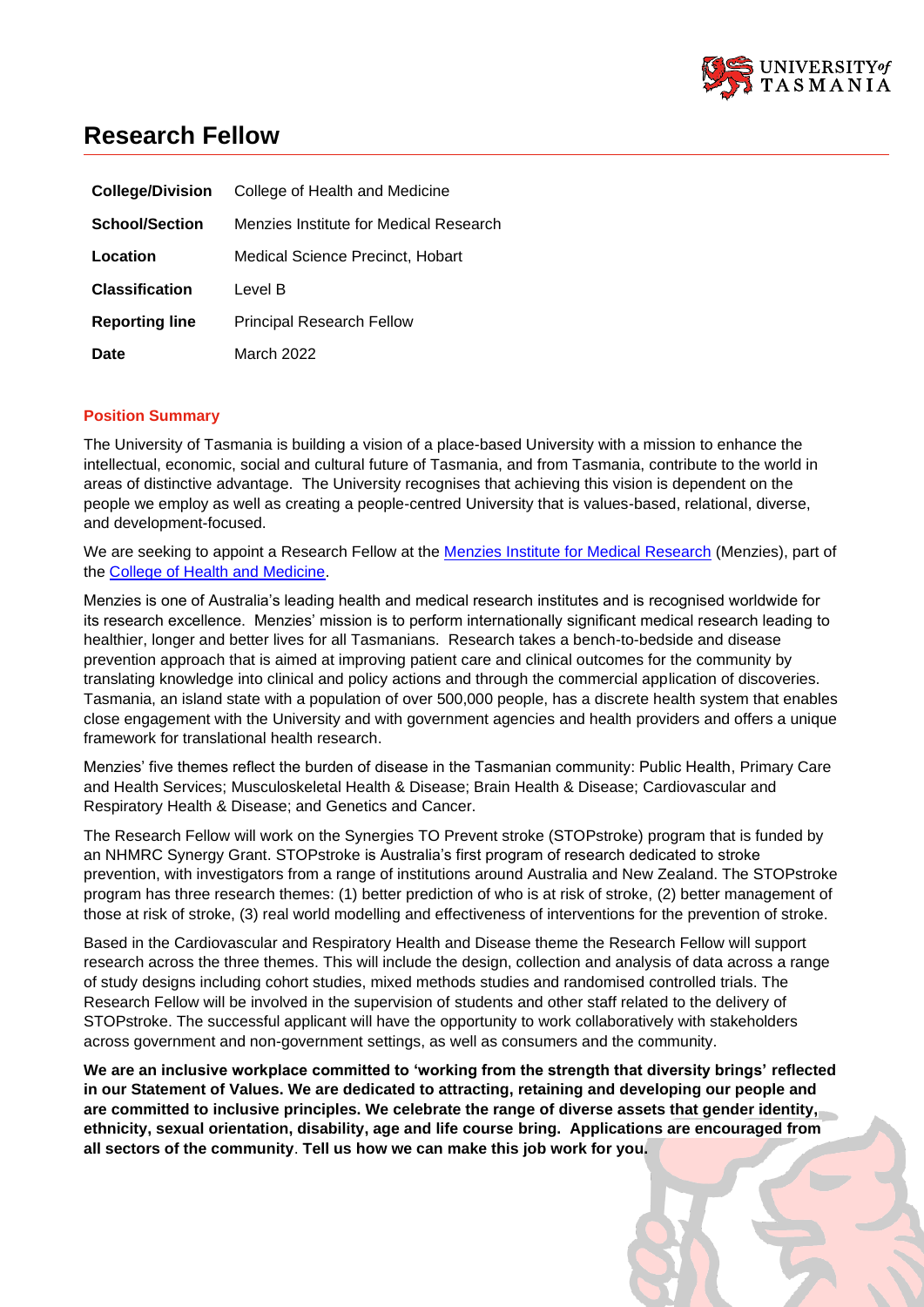

# **What You'll Do**

- Make an effective and sustained contribution to the University in achieving its strategic objectives and fulfilling its operational responsibilities.
- Undertake high-quality research of national and increasingly of international standing, secure external competitive and other funding, publish research findings and contribute to the successful supervision of research higher degree students.
- Design, collect and analyse data across a range of study designs including cohort studies, mixed methods studies and randomised controlled trials.
- Contribute to the development and maintenance of productive and effective links inside the University and locally and nationally with the discipline, relevant interdisciplinary domains, profession, industry and/or wider community.
- Undertake other duties as assigned by the supervisor.

#### **What We're Looking For (success criteria)**

- A PhD or equivalent in a relevant field.
- A good record of, and continuing commitment to, research that has achieved national recognition and made worthwhile contributions to the field of cardiovascular diseases including stroke, demonstrated by a record of quality publications, presentations at conferences and preferably success in securing external competitive and other funding relative to career stage and opportunity.
- Experience managing or contributing to research projects across a range of study designs including cohort studies, data linkage studies, randomised controlled trials or mixed methods studies, relative to career stage and opportunity.
- Demonstrated ability to provide input and assist with the preparation of ethics applications, grant reports, manuscripts and funding applications.
- Demonstrated mentoring and supervisory skills and the ability to contribute to the supervision of staff and students relative to career stage and opportunity.
- A record of contributing to building and maintaining effective and productive links locally and nationally with the discipline, profession, industry (where relevant) and wider community.

#### **Other position requirements**

• Occasional intrastate/ interstate/ international travel

## **University of Tasmania**

The University of Tasmania is an institution with an enduring commitment to our state and community, and a strong global outlook. We are committed to enhancing the intellectual, economic, social and cultural future of Tasmania. Our [Strategic Direction](https://www.utas.edu.au/vc/strategic-direction) strongly reflects the University community's voice that our University must be place based but globally connected as well as regionally networked and designed to deliver quality access to higher education for the whole State.

We believe that from our unique position here in Tasmania we can impact the world through the contributions of our staff, students and graduates. We recognise that achieving this vision is dependent on the people we employ, as well as creating a university that is values-based, relational, diverse, and development-focused.

Check out more here:

<https://www.utas.edu.au/jobs>